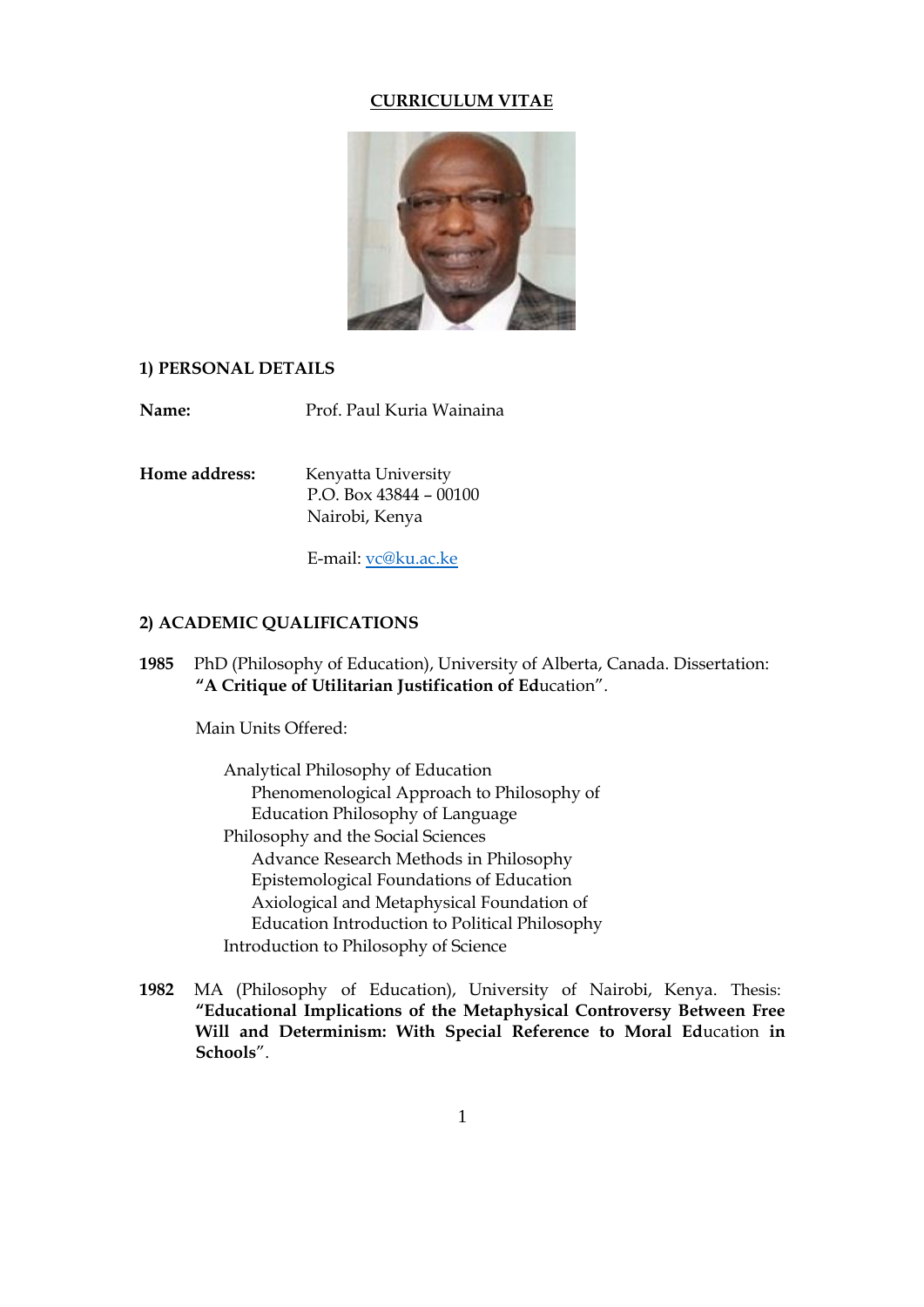Main Units Offered:

Epistemology and Education Axiology and Education Metaphysics and Education Logic of education Contemporary Issues in Education Socio Philosophy and Education Research Methods in Philosophy

**1976** B.Ed (2nd Class Honours: Upper Division), University of Nairobi, Kenya.

Main Units Offered:

General Methods of Teaching Special Methods of Teaching Language and Religious Studies Child Development Personality Development History of Education Philosophy of Education Sociology of Education Economics of Education

Language - Kiswahili

General Linguistics History of Kiswahili Development in East Africa Text Analysis

Religious Studies and Philosophy

African Traditional Religion Philosophy of Religion History of Western Philosophy Christianity in Africa 20th Century Philosophy The Foundations of Social Philosophy in Africa

### **3) TRAINING RELATED TO UNIVERSITY MANAGEMENT**

**2015** Training on Retirement Benefits Scheme for University Staff at Whitesands Hotel, Mombasa (as a trustee).

Programme Focus:

Retirement Scheme Fundamentals The Law and retirement Benefits Scheme Trustee and Governance Retirement Scheme Investment Funding the Retirement Scheme Contracts and Sourcing Administration and Oversight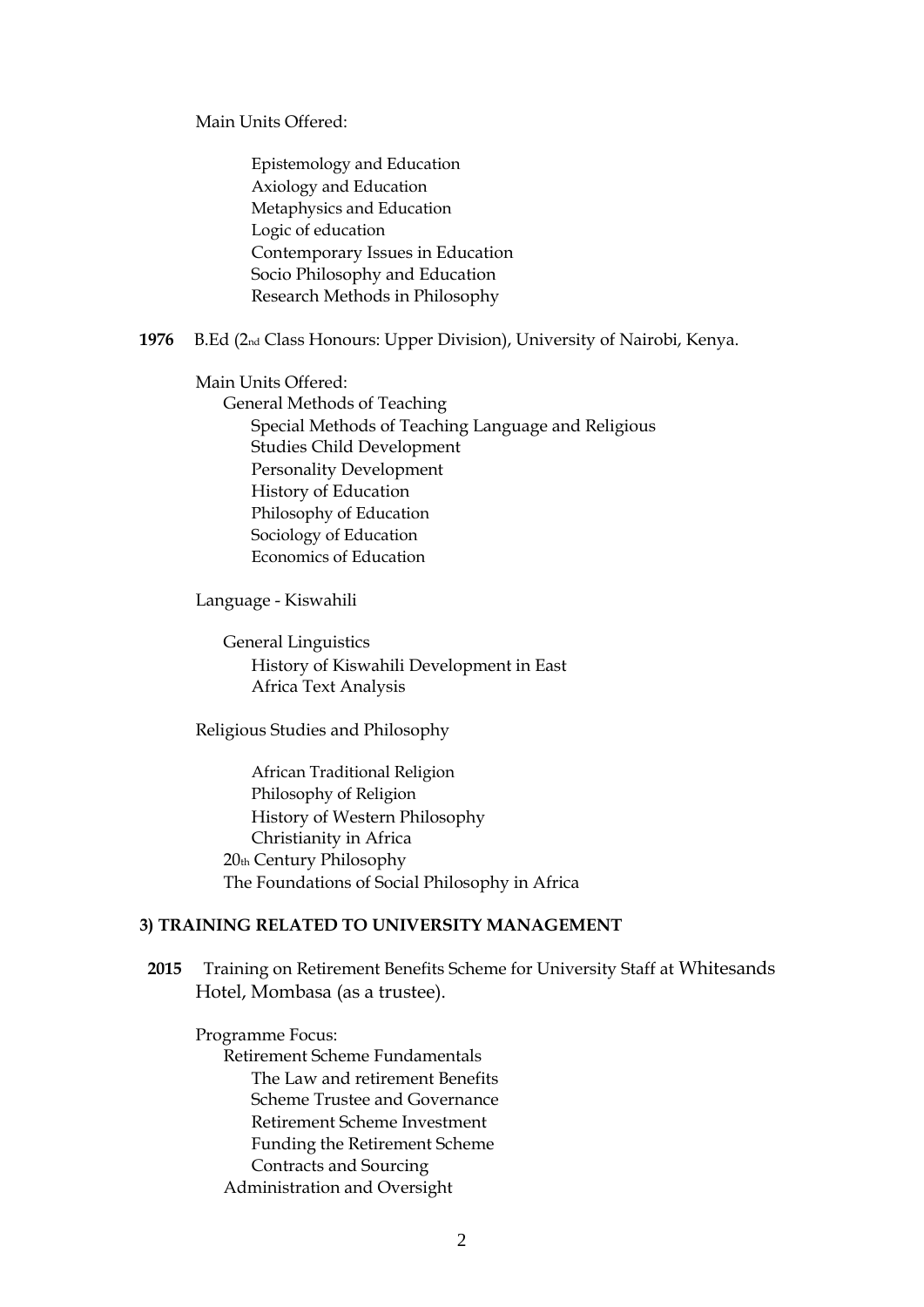- **2015** Training on Leadership in Management of Research Innovation.
- **2013** Management of Higher Educational Institutions, Galilee International Management Institute, Israel.

Programme Focus:

Knowledge Management: Managing in the Knowledge Era Change Management and Leadership Educational Leadership in a World of Management The Impact of Technology in the Future of the University Higher Education in the 21st Century: International Perspectives Strategic Resource Development Plan Competitive Strategies and Marketing in Higher Education Institutes Effective Team Building The Road to Excellence Decision Making Under Uncertain Conditions: Behavioural **Economics** 

**2012** Public Procurement Training by KIPROD Consulting Group in Partnership with the Public Procurement and Oversight Authority (PPOA).

Programme Focus:

Principles of Public Procurement The Procurement Cycles and Planning Procurement Methods Supply Market Analysis / Vendor Management The Tendering (Bidding) Process Tender Evaluation and Selection Negotiation Orders and Contracts Contract Management Achieving Efficiency in Supply Chain Finance Payable Financing Ethical and Integrity Issues in Procurement

### **4) PROFESSIONAL GROWTH**

- 2005 To date : Full Professor of Philosophy of Education, Kenyatta University
- 1997 2004 : Full Professor of Philosophy of Education, University of Namibia
- 1996 1997 : Full Professor of Philosophy of Education, Moi University
- 1990 1996 : Associate Professor of Philosophy of Education, Moi University
- 1987 1990 : Senior Lecturer, Moi University
- 1985 1987 : Lecturer, Kenyatta University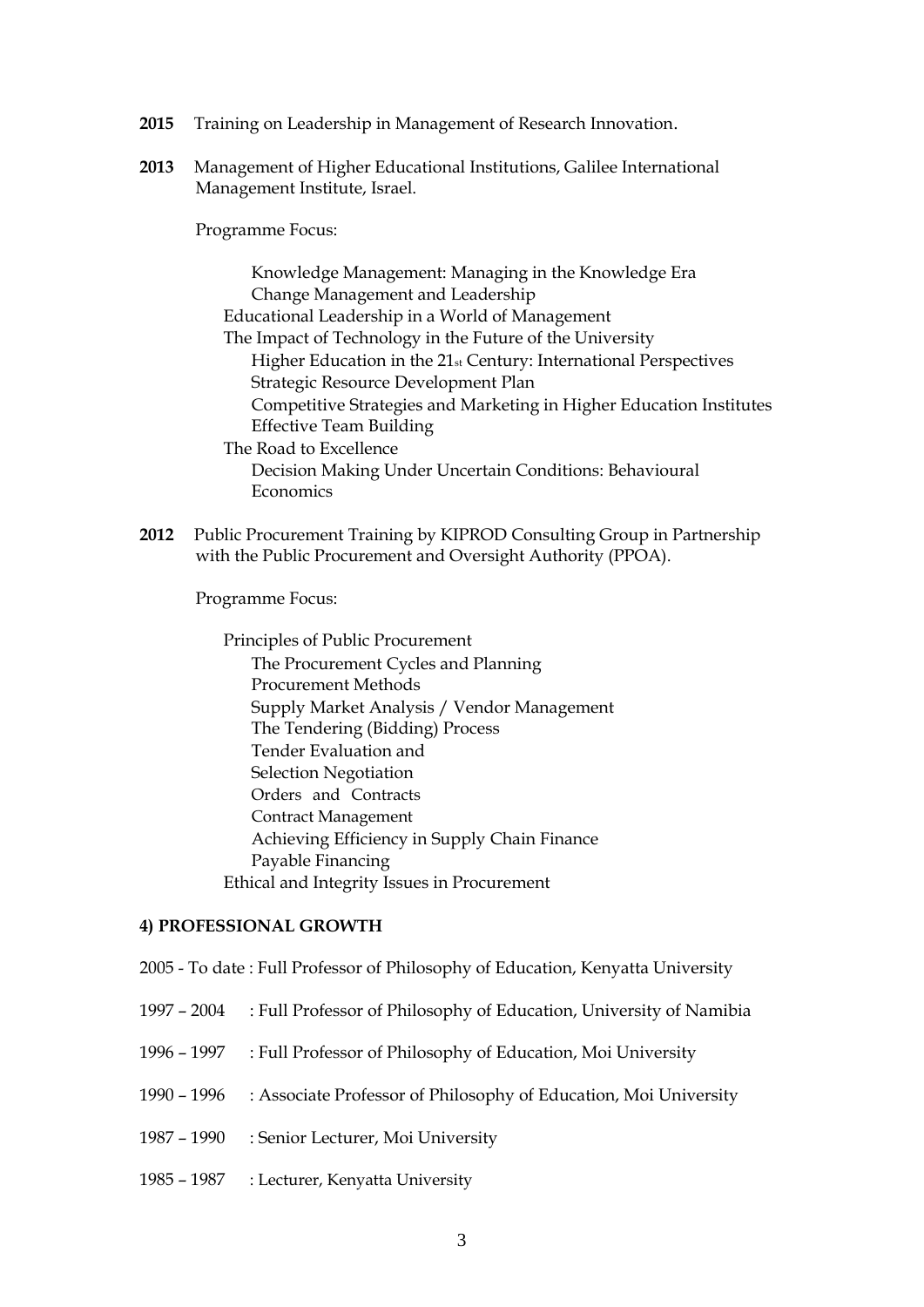- 1982 1984 : Tutorial Fellow, University of Alberta, Edmonton, Canada
- 1972 1973 : Trained High School Teacher
- 1970 1971 : Trained Primary School Teacher

# **5) COURSES TAUGHT IN VARIOUS INSTITUTIONS AND DEPARTMENTS**

| Philosophy of Education                       | Graduate level<br>Undergraduate level<br>Diploma level |
|-----------------------------------------------|--------------------------------------------------------|
| <b>Sociology of Education</b>                 | Undergraduate level<br>Diploma level                   |
| <b>Philosophy and Medical Education</b>       | Undergraduate level<br>Diploma level                   |
| History of Medical Education in Easter Africa | Diploma level                                          |
| <b>Comparative Education</b>                  | Graduate level<br>Undergraduate level<br>Diploma level |
| <b>Policy Issues in Education</b>             | Graduate level                                         |
| <b>History of Education</b>                   | Undergraduate Level                                    |
| <b>Logic and Education</b>                    | Graduate level                                         |
| Advance research Methods in philosophy        | Graduate level                                         |
| Introduction to political philosophy          | Undergraduate level                                    |
| <b>Social Ethics and Education</b>            | Undergraduate                                          |

### **6) UNIVERSITY ADMINISTRATIVE EXPERIENCE**

| March 2018 - To Date       | Vice - Chancellor, Kenyatta University.                                                                                                                             |
|----------------------------|---------------------------------------------------------------------------------------------------------------------------------------------------------------------|
| March 2016 - February 2018 | Acting Vice - Chancellor, Kenyatta University.                                                                                                                      |
| October 2009 - To date     | Standing in for the Vice - Chancellor, cumulatively for<br>one hundred and sixty six (166) days, as the Academic and<br>Administrative Head of Kenyatta University. |
| October 2010 - To date     | Deputy Vice – Chancellor (Administration), assisting<br>the Vice - Chancellor in matters pertaining to<br>administration of Kenyatta University (5 years).          |
| October 2009 - March 2010  | Acting Deputy Vice - Chancellor (Academic), KU.                                                                                                                     |
| April 2010 – October 2010  | Acting Deputy Vice - Chancellor (Administration), KU.                                                                                                               |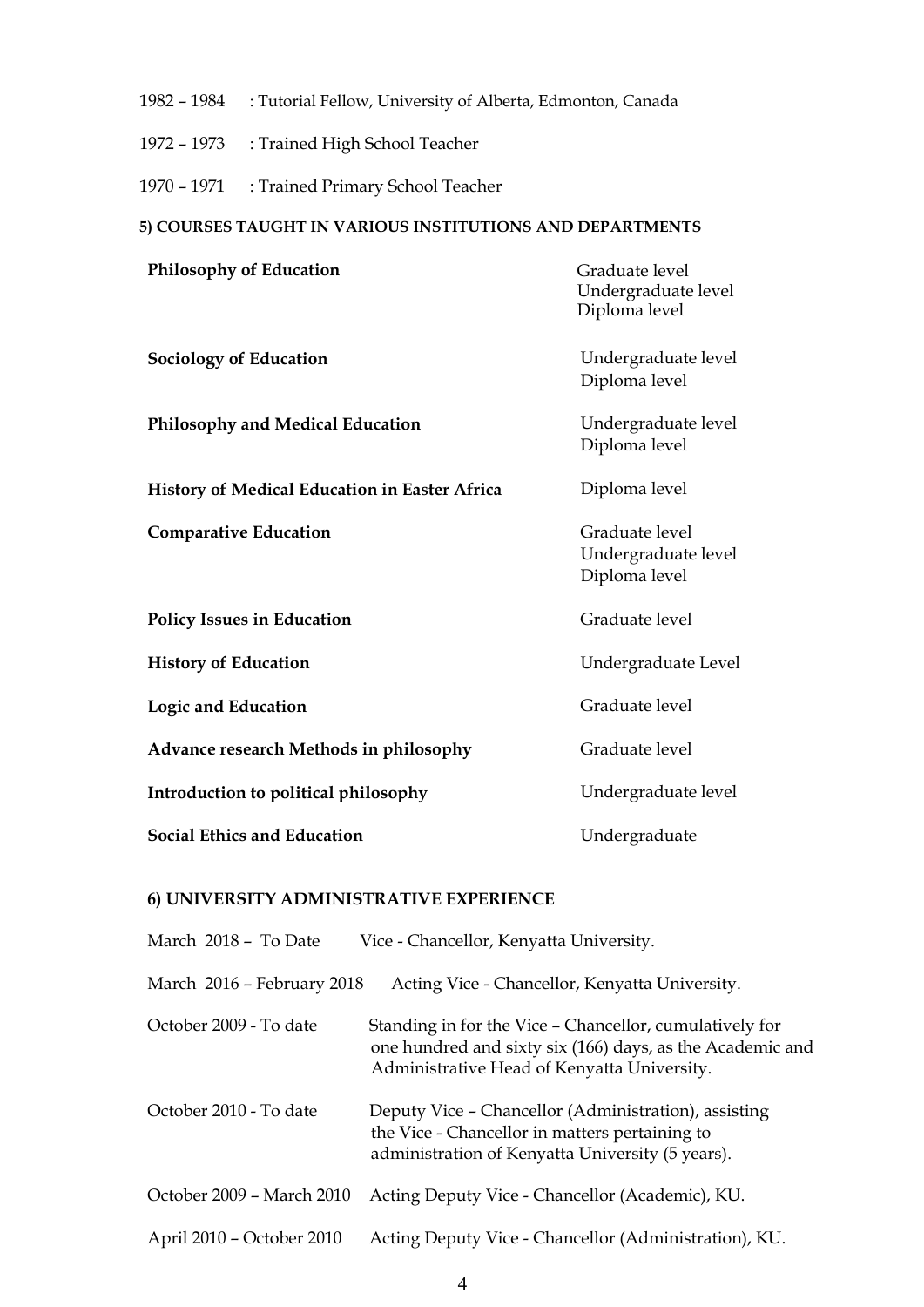| October 2010 - To date    | Trustee, Kenyatta University Staff Retirement Pension<br>Scheme (5 years).                                                                                                                                                                                                                                                      |
|---------------------------|---------------------------------------------------------------------------------------------------------------------------------------------------------------------------------------------------------------------------------------------------------------------------------------------------------------------------------|
| October 2010 - To date    | Management Representative, ISO Quality Management<br>System & Performance Contract, Kenyatta University<br>$(5 \text{ years}).$                                                                                                                                                                                                 |
| October 2010 - To date    | Chairman, Internal Collective Bargaining Agreement<br>(CBA) with three different Staff Unions (UASU, KUSU,<br>KUDHEIHA), Kenyatta University for 5 years.                                                                                                                                                                       |
| October 2009 - March 2013 | Member of the Kenyatta University Council, served in<br>Finance, Audit, Senior Disciplinary and Honorary<br>Degrees Sub-Committees, and also Chaired 3 Ad-Hoc<br>investigative Committees on Students Discipline,<br>Kenyatta University (3 years, 5 months).                                                                   |
| October 2009 to date      | Member of Inter Public Universities Collective<br>Consultative Forum (IPUCCF) Negotiating Committee<br>(6 years).                                                                                                                                                                                                               |
| October 2009 to date      | Member of Kenyatta University Management Board (5<br>years)                                                                                                                                                                                                                                                                     |
| $2006 - 2009$             | Chairman, Promotions and Appraisals Committee,<br>Kenyatta University (4 years).                                                                                                                                                                                                                                                |
| $2006 - 2008$             | Chairman, Centre for Higher Education and Training<br>Committee, School of Education, Kenyatta University<br>(2years)                                                                                                                                                                                                           |
| $2006 - 2009$             | Chairman, Academic Programmes and Restructuring<br>Committee, Department of Educational Foundations,<br>Kenyatta University (4 years).                                                                                                                                                                                          |
| $2006 - 2011$             | Research Manager and Senior Researcher, Research<br>Consortium on Educational Outcomes and Poverty<br>(RECOUP) for 5 years. This was DfID sponsored Project<br>involving Ghana, Pakistan, India and Kenya, with the<br>University of Cambridge, University of Edinburgh and<br>University of Oxford being our Northern Partners |
| $2005 -$ to date          | Member, Academic Board, School of Education,<br>Kenyatta University (10 years).                                                                                                                                                                                                                                                 |
| $2003 - 2004$             | Co-Director, University of Namibia - Hedmark<br>University College (Norway) Education Link for Staff<br>Students and Research Exchange Programme (2 years).                                                                                                                                                                     |
| $2002 - 2003$             | Co-Director, Ondao Mobile School Teachers Upgrading<br>Project, University of Namibia, Namibia - Taking<br>education to the Ovahimba Pastoral Community (2)<br>years).                                                                                                                                                          |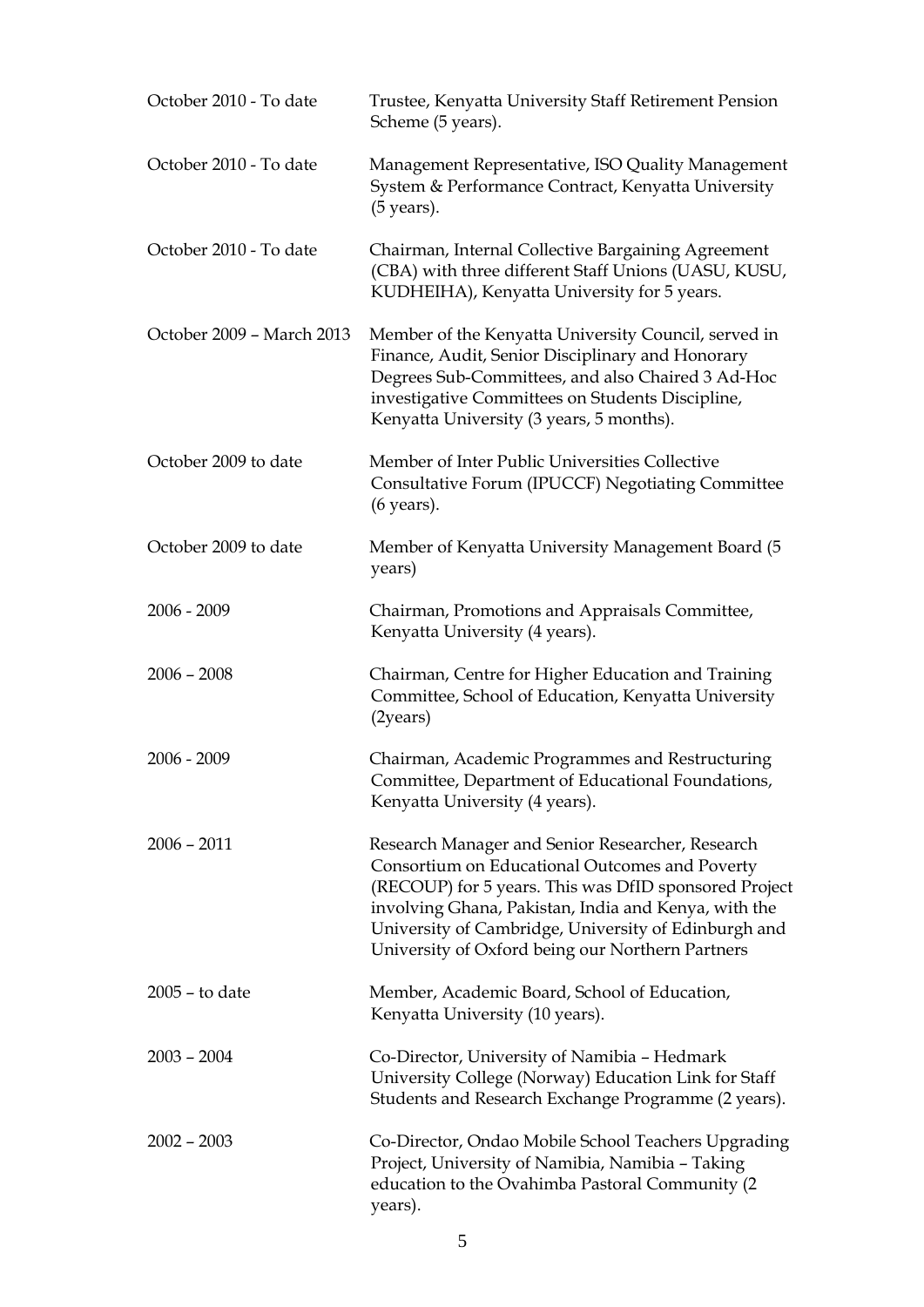| $2001 - 2004$ | Dean, Faculty of Education, University of Namibia,<br>Windhoek, Namibia (4 years).                             |
|---------------|----------------------------------------------------------------------------------------------------------------|
| 1999          | Deputy Dean, Faculty of Education, University of<br>Namibia, Namibia (1 year).                                 |
| 1998          | Chairman, Department of Educational Foundations<br>and Management, University of Namibia, Namibia (1<br>year). |
| 1988 - 1993   | Acted on various occasions as Dean, Faculty of<br>Education, Moi University Eldoret.                           |
| 1988 - 1993   | Hostel Warden of 700 Students, Moi University (5<br>years).                                                    |
| 1987 - 1993   | Founder and Chairman, Department of Educational<br>Foundations, Moi University, Eldoret Kenya (6 years).       |
| 1987 - 1988   | Chairman, Moi University Teaching Practice<br>Programme (1 year).                                              |

### **7) RESEARCH AND PUBLICATIONS**

#### **a) Articles Published in Refereed Journals**

**Wainaina, P.K**., Mwisukha, A. and Rintaugu, E.G. (2015). Professional Conduct of Academic Staff in Public Universities in Kenya: Learners' Perception. *International Journal of Education and Social Science*, Vol. 2 No. 6; June 2015: 67-72.

**Wainaina, P. K**. (2014). Management of Mega Sports Events: The Case of the 2010 East Africa University Games. *International Journal of Education and Research* Vol. 2 No. 11 November 2014

**Wainaina, P. K**. and Mwisukha, A. (2014). Philosophical Dimensions in Sport. *IOSR Journal of Humanities and Social Sciences* Volume 19 Issue 6 (Version vii), June 2014: 45-48.

**P.K. Wainaina**, M Arnot and F. Chege (2011) 'Educating Ethical and Democratic Citizens in a Post Colonial Context: Citizen Education in Kenya', in *Education Research Journal*

**P.K. Wainaina**, (1993) 'Utilitarian Ethical Theory of Education: A Kenyan Perspective, in *East African journal of Education* Vol. 3 No. 2

**P.K. Wainaina**, (1991) 'The Demythologisation of Philosophical Knowledge in *Kenya Journal of Education***,** Vol 5. No.1

**P.K. Wainaina**, (1987) 'Utilitarianism and Education' *Msingi; a Journal of Educational Foundations, Vol 2. No 1*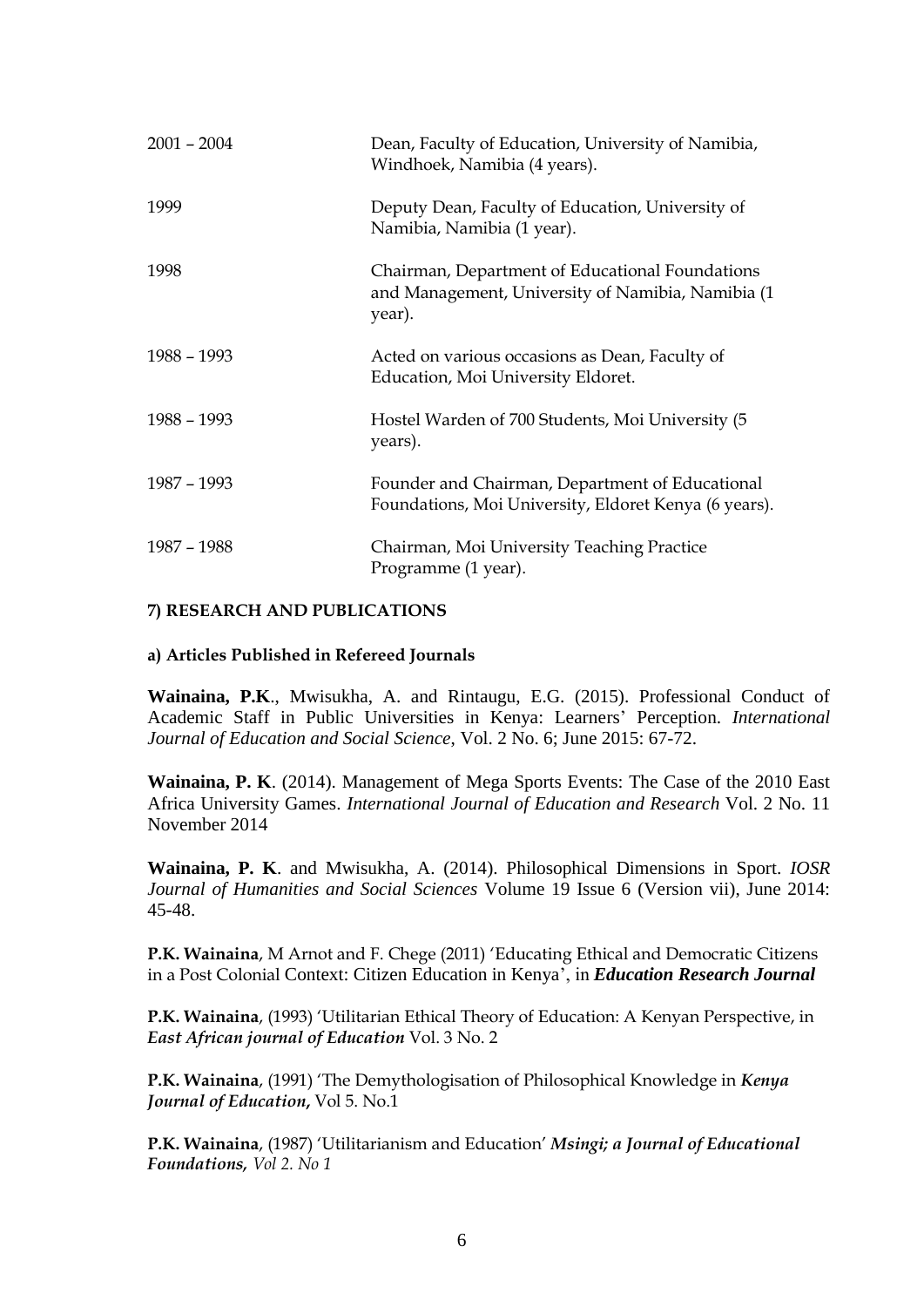### **b) Books Published**

J.E. Otiende, P.K. Wainaina and E. Waiyaki (1988)**,** *Social Education and Ethics for Secondary School, Book II.* Nairobi: Longman

J.E. Otiende, P.K. Wainaina and E. Waiyaki (1987)*, Social Education and Ethics for Secondary School, Book I* Nairobi: Longman

G.A. Bernnaars, R. J, Njoroge and P.K. Wainaina (1997), *Philosophy of Education.* Nairobi: Nairobi University Press

### **c) Book Chapters Published**

- P.K. Wainaina, 'A Critique of Giussani's Epistemological Foundation of Education' in (2008) *Education and Reality: Reflections on Luigi Giussani's book, The Risk of Education,* edited by P. Sanna et.al, Published by Foudazione AVSI and Kenyatta University, Nairobi
- P.K. Wainaina, (2006) 'Introduction to Philosophy; Philosophical Methods of Enquiry', Introduction to Philosophy of Education, Axiology and Education, and Epistemology and Education (5 chapters) in, *Themes in the study of Foundations of Education,* edited by D.N. Sifuna, F.N. Chege and I.O. Oanda. Published by Jomo Kenyatta Foundation, Nairobi
- P.K. Wainaina, (2005) 'What Knowledge is Most Worth for Development? in *Education in Namibia: A Collection of Essays,* edited by M.L. Mostert and C.D. Kasanda, Published by University of Namibia Press, Windhoek
- L. Katjita and The Provision of Compulsory and Free Education (1990-2000): The P.K. Wainaina, (2002) Juggling Act, in *The Constitution at work: 10 years of Namibian Nationhood;* Published by Vorloren Van Themaat Centre, South Africa, Pretroria
- P.K. Wainaina, 'Teacher Education at Crossroads: A Challenge for Namibia' in *Issues in* (1999) *Education,* edited by B. Otaala and L. Mostert, Published by University of Namibia, Windhoek.

#### **d) Articles in Selected Conference Proceedings**

Wainaina, P.K. (2013). Management of Mega Sports Events: The Case of the 2010 East Africa University Games. *Proceedings of the Inaugural International Conference of the African Sport Management Association* Held between 2nd And 4th December 2011 at Sports View Hotel, Kampala Uganda.

P.K. Wainaina, 'Globalisation and the Quest for Human Well-Being', *Conference on Globalisation and Justice*, May 20-23, 2006, Catholic University of East Africa

P.K. Wainaina, 'Ondao Mobile School Project-The Education of the Marginalized Ovahimba of Namibia, Conference on *Synergy in Development 2003: Higher Education Partnerships, Washington D.C. August 6-8-2004*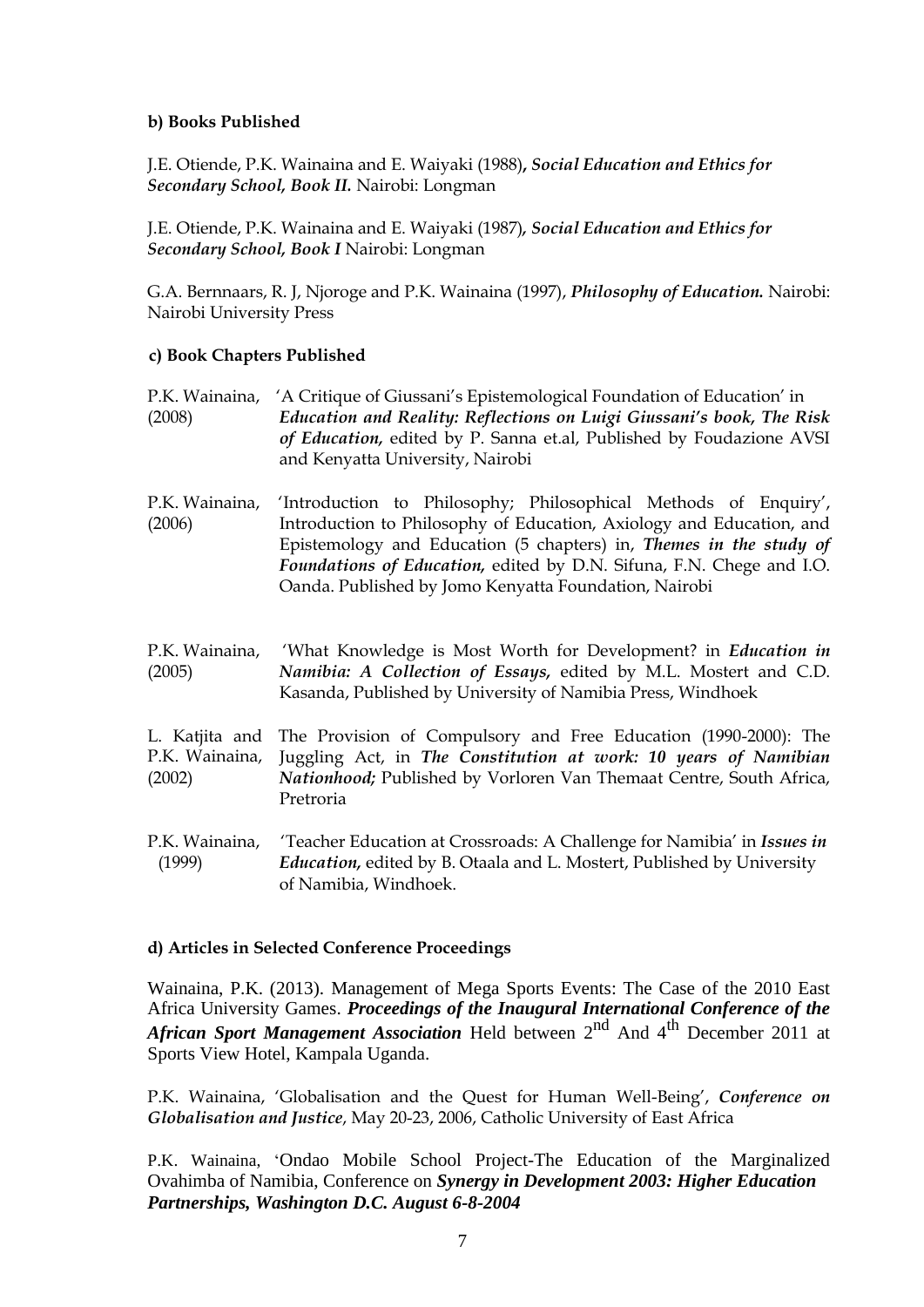P.K. Wainaina, 'Definition of the Gifted Child' *Proceedings of Regional Conference on the Gifted child*, Eldoret, Kenya October 13-15, 1994

#### **e) Unpublished Materials**

| P.K. Wainaina<br>(1999) | Mid-Term Evaluation Report on a Pilot on <i>Education for Human Rights</i><br>and Democracy in Southern Africa (Namibia, Mozambique and<br>Zimbabwe) Sponsored by UNESCO                             |
|-------------------------|------------------------------------------------------------------------------------------------------------------------------------------------------------------------------------------------------|
| P.K. Wainaina.          | Assessment Report (1998, 1999, 2000). Teacher Education Diploma<br>Programmes, University of Botswana                                                                                                |
| P.K. Wainaina<br>(1985) | A Critique of Utilitarian Justification of Education (PhD Dissertation)                                                                                                                              |
| P.K. Wainaina<br>(1982) | Educational Implications of the Metaphysical Controversy between<br>Free Will and Determinism: With special Reference to Moral Education<br><i>in Schools</i> (MA.Ed Thesis)                         |
| P.K. Wainaina<br>(1990) | Philosophy: Knowledge and Research Methods. Paper presented in a<br>seminar organized by the Kenya Philosophical Association                                                                         |
| P.K. Wainaina<br>(1985) | The Contributions of Empirical - Analytic and Continental Schools of<br>Philosophy in Research Programmes. Paper presented in a Conference<br>organized by the Afro-Asian Philosophical Association. |

#### **8) SELECTED MAJOR CONFERENCES AND WORKSHOPS ATTENDED**

- October, 2015 2nd International Annual Conference on Education and Lifelong Learning held at Kenyatta University between 8th and 9th October, 2015. Paper Presented: *Professional Conduct of Academic Staff in Public Universities in Kenya: Learners' Perception.*
- **November, 2013** 2nd International Conference of the African Sport Management Association, held at University of Dar es Salaam, Tanzania. Paper presented: *Philosophical Dimensions in Sport*
- **December, 2011** 1st International Conference of the African Sport Management Association, held at Sports View Hotel, Kampala Uganda. Paper presented: *Management of Mega Sports Events – The Case of the 2010 East Africa University Games*
- **September 11-13, 2007** The 9th UKFIET International Development, University of *Education for the Good Life?* Conference Oxford, UK. on Education and Paper presented:
- **May, 2006** Conference on Africa, Globalisation and Justice. Catholic University of Eastern Africa Nairobi, Paper presented *Globalisation and the Quest for Human Well-being*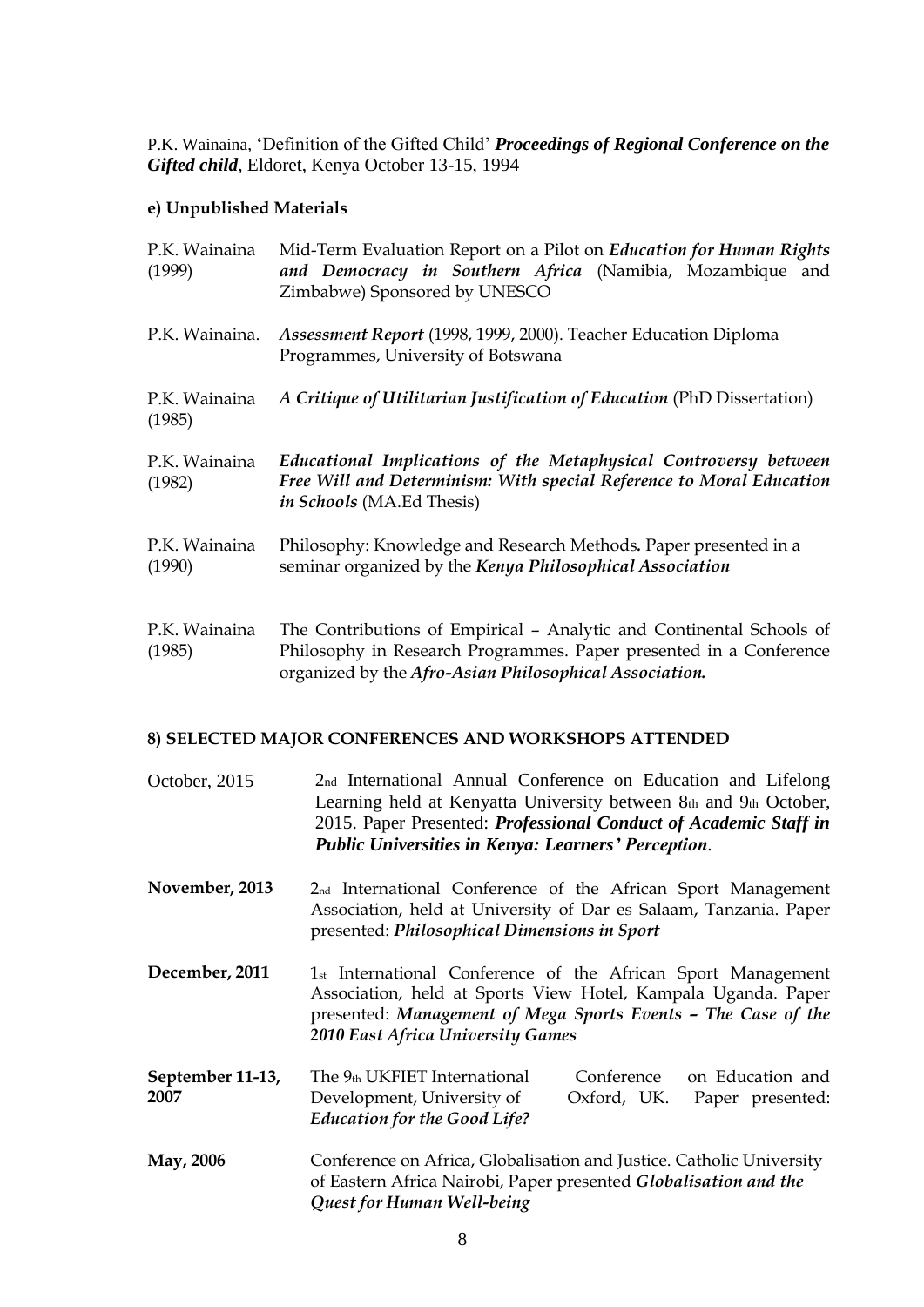| August 6-8, 2004          | Synergy in Development 2003: Higher Education partnerships,<br>Washington D.C. Paper presented: The Ondao Mobile School<br>Project-The Education of the Marginalized people in Namibia                                                            |
|---------------------------|---------------------------------------------------------------------------------------------------------------------------------------------------------------------------------------------------------------------------------------------------|
| <b>July 2-6,2001</b>      | 11 <sup>th</sup> World Congress of Comparative Education Korea. Paper<br>presented; The Importance of Citizenship Education in Namibia                                                                                                            |
| April, 1999               | Workshop on Inclusive Education, Windhoek, Namibia. (Sponsored<br>by Manchester University and Department of Educational<br>Psychology, UNAM) Paper presented: The Definition of the Gifted<br>Child and its Implications to Education in Namibia |
| Sept. 30- Oct. 3,<br>1999 | SACHES, Annual Conference. Theme: Development of Quality<br><b>Education in Nambia</b>                                                                                                                                                            |
| April 17-24, 1998         | 18th Annual International Seminar for Teacher Education (ISTE),<br>Kruger National Park Resort, South Africa, Paper presented: BETD-<br><b>SET at a Distance in Namibia</b>                                                                       |
| July 12-17, 1998          | 10th Congress of Comparative and History at Education Societies,<br>Cape Town, South Africa, Paper Presented: Teacher Education at<br><b>Crossroads: The Case of Namibia</b>                                                                      |
| October 1997              | Writing Materials for Distance Learners, Workshop Organized by<br>CES, University of Namibia                                                                                                                                                      |
| December 1996             | Resource Person on Fundamentals of Teaching<br>in a Workshop for<br>Primary School Teachers in Eldoret Municipality                                                                                                                               |
| November 1996             | Conference on 'Partnership in Participation' held in Christchruch,<br>New Zealand, Paper present: "The Girl Child Education among the<br>Maasai of Kenya                                                                                          |
| August 1996               | Creating a Centre of Academic Excellence with Limited Resources in<br>a Non-Industrial Country' Lilongwe, Malawi, Paper Presented:<br>"Provision of Education in and for a Democratic Society                                                     |
| January 1995              | Education for Democracy, Johannesburg, South Africa. Paper<br>presented: Education for Democracy: A Case for Kenya                                                                                                                                |
| <b>March 1993</b>         | Education and Democracy in Africa. Kenyatta University, Nairobi.<br>Paper presented Academic Freedom at Post-Secondary Institutions<br>in Kenya                                                                                                   |
| <b>June 1992</b>          | Workshop on the Advance Courses in Educational Research<br>Organised by IDRC, Canada.                                                                                                                                                             |
| <b>August 1991</b>        | Regional Conference of Philosophy, Nairobi, Kenya. Paper<br>presented A Philosophical Definition of the Gifted Child                                                                                                                              |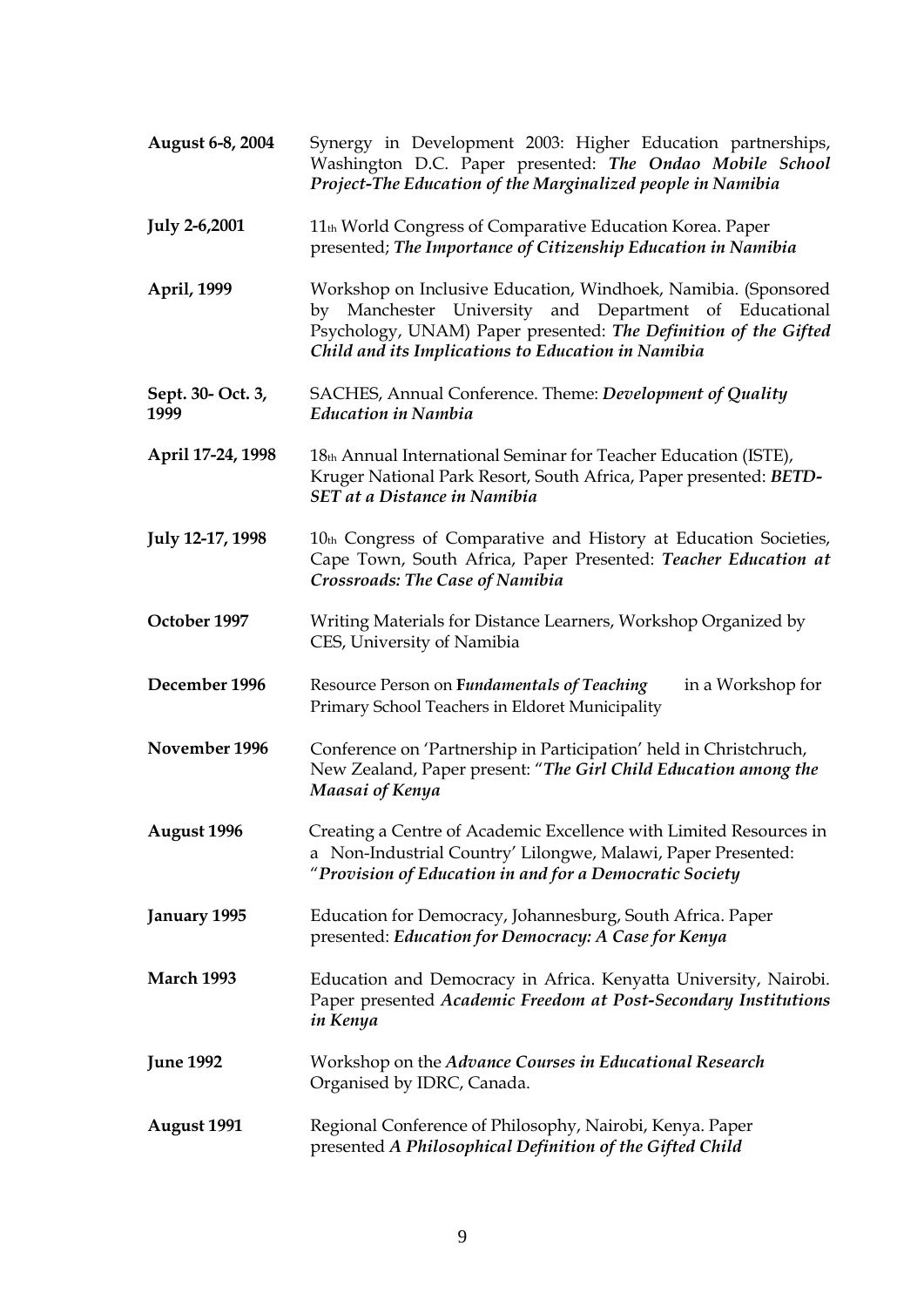| <b>July 1991</b> | World Conference of Philosophy. Nairobi, Kenya. Paper presented:<br>A Theory of Education or a Philosophy of Education?                                         |
|------------------|-----------------------------------------------------------------------------------------------------------------------------------------------------------------|
| August 1998      | World Congress of Philosophy, Brighton, Britain. Paper presented:<br>Plato and the Concept of the Good Life                                                     |
| <b>May 1988</b>  | First African Philosophy Conference, Mombasa, Kenya. Paper<br>presented: How can we Teach People to be Morally Good                                             |
| 1987             | Workshop for writing materials for B.Ed External Degree<br>Programme, University of Nairobi, Kenya                                                              |
| 1986             | Afro-Asian Philosophy Conference, Nairobi, Kenya. Paper<br>presented: Teaching Moral Values in our Schools                                                      |
| 1985             | Conference on Values and Philosophy, Organized by International<br>Society of Metaphysics, Nairobi, Kenya. Paper presented: Moral<br><b>Values in Education</b> |

# **9) POSTGRADUATE SUPERVISION**

# **a) Doctoral Dissertations**

# *Completed*

| F.M. Likoye:                             | A Philosophical Analysis of Violence in the Context of Student<br>Unrest in Kenyan Secondary Schools. Department of Educational<br>Foundations, Kenyatta University, 2014.                                         |
|------------------------------------------|--------------------------------------------------------------------------------------------------------------------------------------------------------------------------------------------------------------------|
| F. M. Murira                             | Towards a National Philosophy of Education: A Conceptual<br>Analysis of the Philosophical Foundations of the Kenyan<br>Education system. Department of Educational Foundations,<br>Kenyatta University, March 2013 |
| John M. Lilemba:                         | <b>Indigenous Mafwe Philosophy of Education: Impact of Western</b><br>Education from 1860-1990 April 2009. University of Namibia,<br>Windhoek Namibia                                                              |
| b) Masters Thesis                        |                                                                                                                                                                                                                    |
| Completed<br>Maingi<br>Sammy<br>Muthoka: | Effects of the Mungiki Sect on Access to Education in Nyeri<br>County, Kenya, 2014.                                                                                                                                |
| C.N. Karumba:                            | The Role of Punishment as an instrument of Behaviour<br>Modification in the Kenyan Schools. (Med). Kenyatta University,<br>2007                                                                                    |
| Fr. Mwinzi:                              | Traditional African Education as a Foundation of Modern African<br>Education (Med) Kenyatta University, 2007                                                                                                       |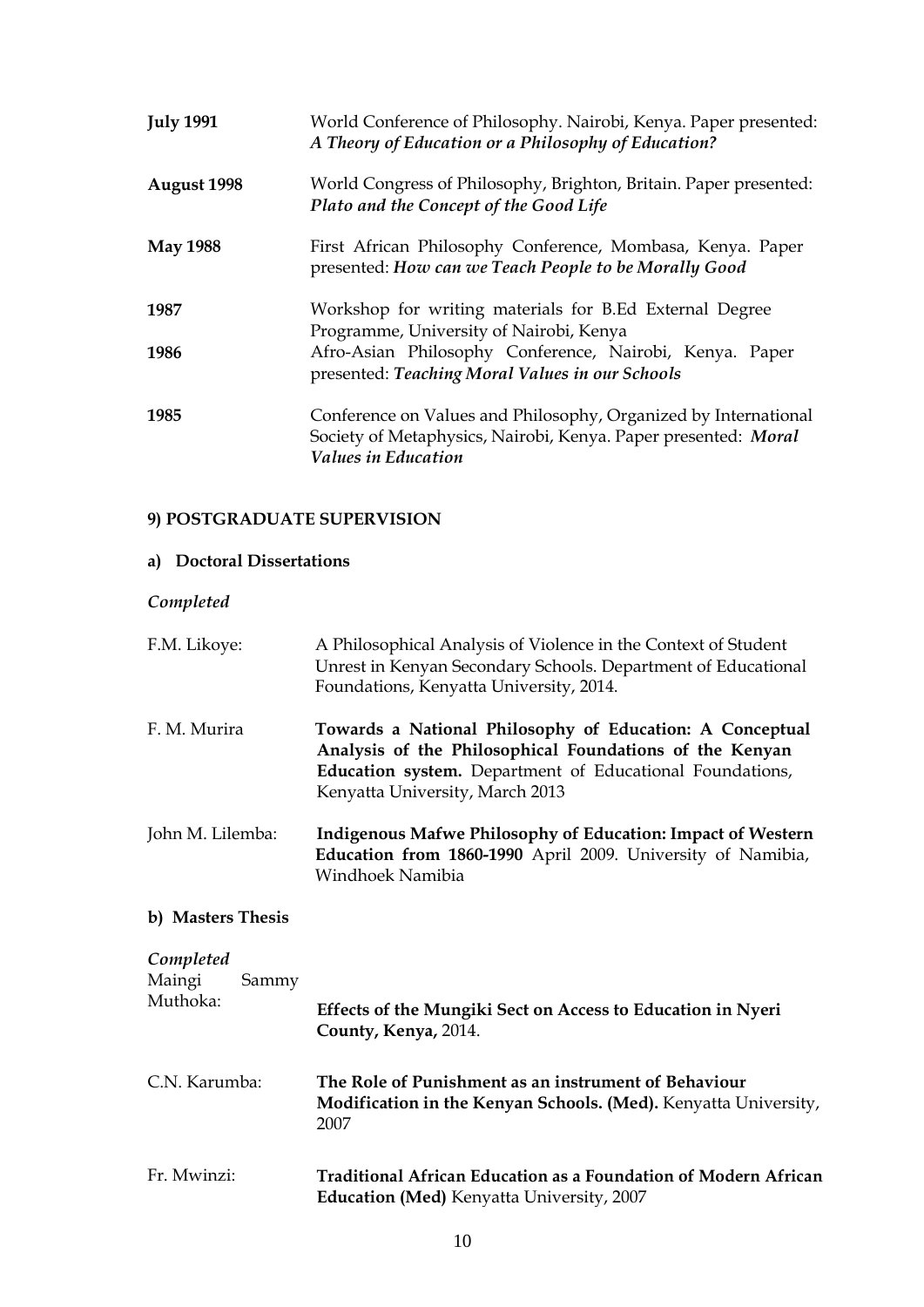| M. Taruvinga: | A Study of Teachers' Views on the Causes of Poor Performance in<br>Sciences: The Case of Ondangwa East and West. (M.Ed)<br>University of Namibia, 2002                                            |
|---------------|---------------------------------------------------------------------------------------------------------------------------------------------------------------------------------------------------|
| F.S. Nyathi:  | A study of Constraints faced by Teachers of English as a Second<br>Language in Nambia Senior secondary Schools: A Case study of<br>Khorixas Educational Region (M.Ed) University of Namibia, 1999 |
| W. Ngaanyi:   | Assessment of African Self-Identity (M.Phil Thesis), Moi<br>University, February 1997                                                                                                             |
| F. Wairagu:   | Ethnicity and Democratisation in Contemporary Kenya. (M. Phil.<br>Thesis) Moi University, April 1997                                                                                              |
| K. Nyaga:     | Plato's Theory of Education and its Implications to Education in<br>Kenya (M. Phil. Thesis) Moi university, 1998                                                                                  |
| S. Buko:      | <b>Educational Achievements in Turkana and Tana River Districts:</b><br>A Comparative Study, (M. Phil. Thesis) Moi university                                                                     |
| F.O. Ogolla:  | The Common Fallacies in Educational Policies in Kenya. (M. Phil.<br>Thesis) Moi university, 1996                                                                                                  |
| R. Maithya:   | <b>Factors Influencing Choice of Social Education and Ethics Among</b><br>Form III Students in Central Division of Machakos District.<br>(Med thesis). Kenyatta University, august 1995           |
| R.W. Njoroge: | The Concept of Equality and its Implications to Education.<br>(M.Phil) Moi University, 1994                                                                                                       |
| S.K. Rutto:   | Self Knowledge and its implications for Education: With<br>Reference to Creative Development of Students in Schools (Med)<br>Kenyatta university, 1986                                            |

# *On - going*

Daniel Wambwire: **A Philosophical Examination of the Nature of Indigenous Knowledge and its implications for Education with Reference to Maasai of Kenya**.

## **10) EXTERNAL EXAMINATION**

# **a) Academic programmes**

| 2007-2009 | External Examiner, University of Nairobi                          |
|-----------|-------------------------------------------------------------------|
| 2003-2005 | External Examiner, University of Pretoria, Pretoria, South Africa |
| 2002-2004 | External Examiner, Midlands State University, Zimbabwe            |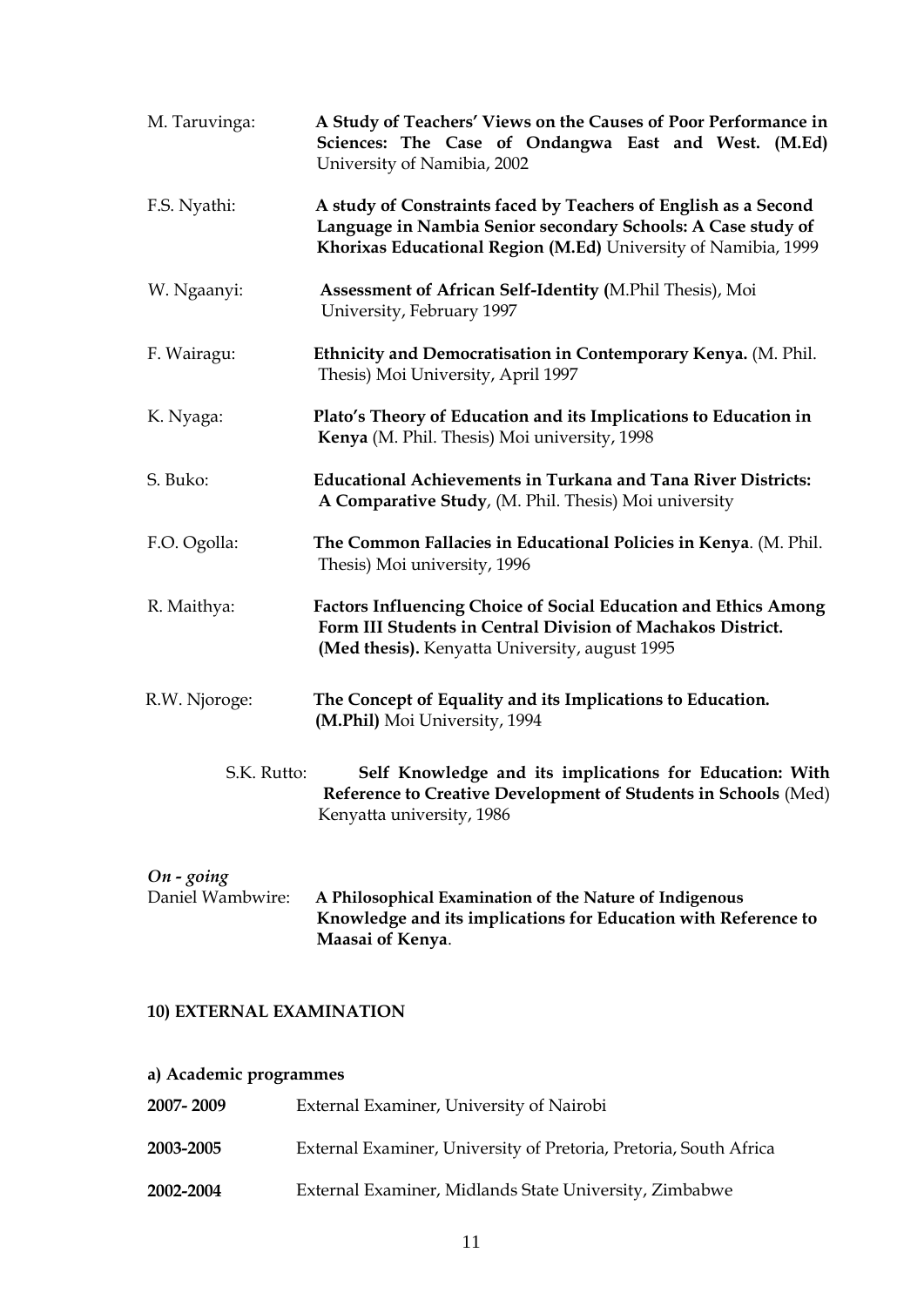| 1998-2000 | Chief External Moderator, Diploma in Primary Education Teachers<br>Colleges Affiliated to the University of Botswana                            |
|-----------|-------------------------------------------------------------------------------------------------------------------------------------------------|
| 2000-2001 | External Examiner; Department of Educational Foundations and<br>Management, University of Swaziland                                             |
| 2000-2001 | External Examiner: Department of Educational Foundations<br>University of Venda, South Africa                                                   |
| 2000      | Member of Higher Degrees Committee, University of Namibia                                                                                       |
| 1999      | External Mid-Term Evaluator of a Pilot Project on Education for<br>Human Rights and Democracy in Southern Africa, sponsored by<br><b>UNESCO</b> |
| 1995-1997 | External Examiner, Department of Development studies, Kenyatta<br>University, Nairobi, Kenya                                                    |
| 1993-1995 | External Examiner, Department of Educational Foundations Kenyatta<br>University                                                                 |
| 1992-1993 | External Examiner, Department of Educational Foundations $\&$<br>Management, University of Botswana                                             |
| 1986      | External Examiner, Kenya Technical Teachers College, Nairobi, Kenya                                                                             |

# **b) External Examination - Dissertations and Thesis**

# **Doctoral Dissertations Examined**

| G.K. Njoroge: | A Critique of John Dewey's Theory of Work and Leisure: With<br>Special Reference to Education in Kenya. (1997) Kenyatta University                                              |
|---------------|---------------------------------------------------------------------------------------------------------------------------------------------------------------------------------|
| E.N. Kimani:  | <b>Enhancement of Community Participation of the Development of</b><br>Schools and Income Generating Projects in Rural Area. December<br>1997, Kenyatta University              |
| J.O. Ogeno:   | A Philosophical Examination of Epistemological and Moral Bases of<br>African Indigenous Education: With Particular reference to the Lou<br>Kenya June 1994, Kenyatta University |
| D.H. Kasente: | Processes Influencing Gender Differences in Access to Post-<br>Secondary Institutions in Uganda. June 1994, Kenyatta University                                                 |
| W. Gachiri:   | Kikuyu Story-Telling as a Method of Communication of Moral<br>Values. September 1996, Kenyatta University                                                                       |
| D. K. Kombo:  | The Correlates of Students' Deviant Behaviour in Selected<br>Secondary Schools in Nairobi, September 1997, Kenyatta University                                                  |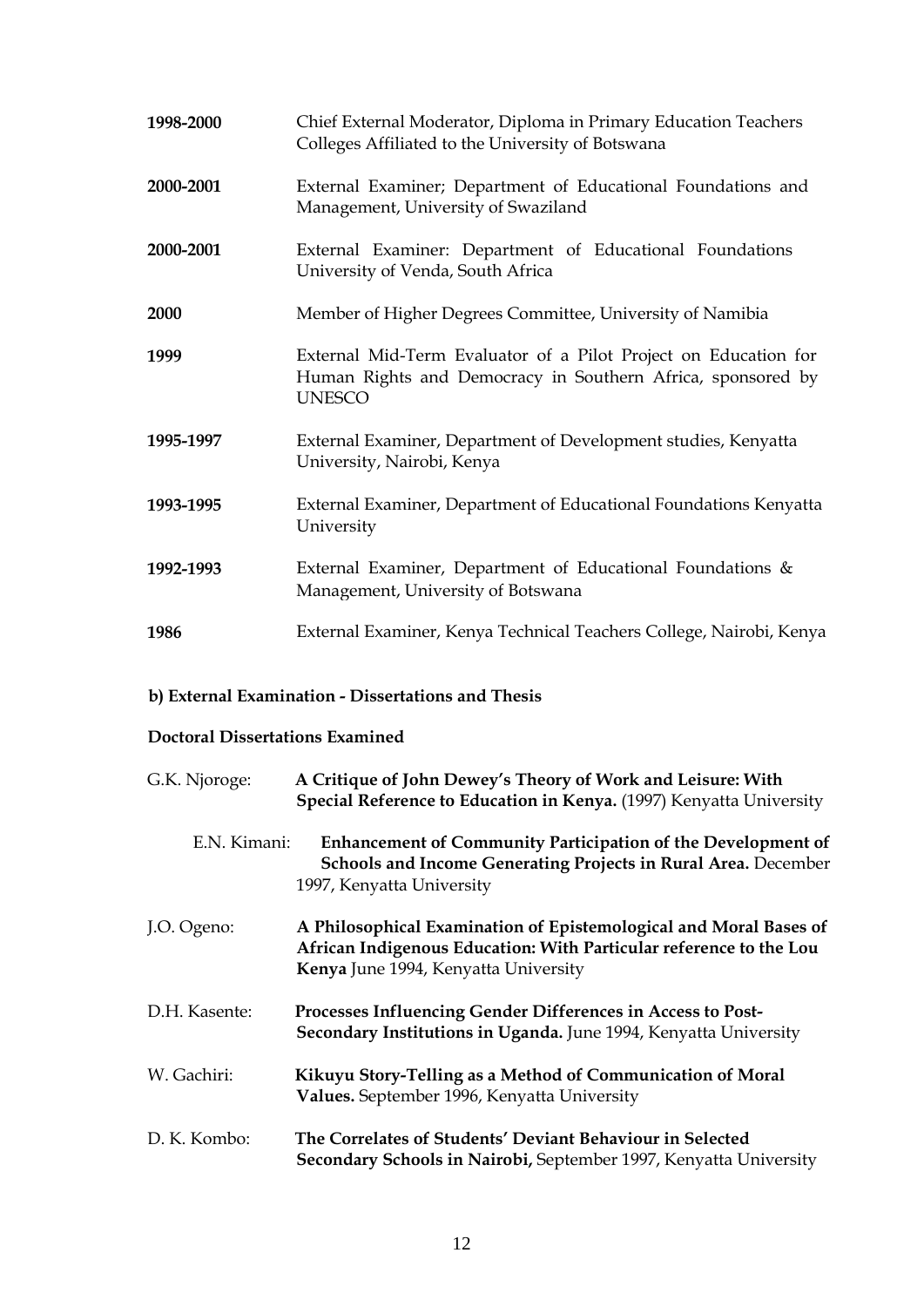| S.K, Rutto:   | The Subjective Foundations of Scientific Knowledge and their<br>Teaching and Learning of Sciences in Kenya.<br><b>Implications for</b><br>August 1997, Kenyatta University |
|---------------|----------------------------------------------------------------------------------------------------------------------------------------------------------------------------|
| L.J. Wanjama: | <b>of</b><br>Factors that Influence Gender Mobility to the Top Levels<br>Educational Management in Kenya. 2002, Kenyatta University                                        |
| V. Soobrayan: | <b>Transformation or Travesty?</b> June 2003, University of Pretoria, S.<br>Africa                                                                                         |

# *Masters Thesis Examined*

| M.N. Ndani:                 | Factors Influencing Teachers' Attitudes Towards the Content and<br>Teaching of Social Education and Ethics in Kiambu District (M.Ed)<br>August 1995, Kenyatta University                                 |
|-----------------------------|----------------------------------------------------------------------------------------------------------------------------------------------------------------------------------------------------------|
| S. Ruto:                    | Integration of Visually Impaired into the Mainstream of Vocational<br>Training in Kenya: A Comparative Study. (M.Ed) August 1996,<br>Kenyatta University                                                 |
| T. Seefeldt:                | Conditions and Factors related to Learner Achievement in English,<br>of Grade 7 in Namibia: Analysis of 1995 Learner Assessment Study<br>(M.Ed) February, 2002, University of Western Cape, South Africa |
| D.M. Mukathe:               | The Response of the Arab-Swahili of Mombasa to Western<br>Education (M.Ed), May 1993. Kenyatta University                                                                                                |
| C.K. Ngome:                 | Factors that Influence the Provision of Agricultural Education in<br>Kenya (M.Ed), May 1994, Kenyatta University                                                                                         |
| I.M.<br>Musyoka-<br>Kamere: | The Growth and Development of Education in Kitui District: The<br>Case of Kitui School, 1884-1939 (MEd) 1992 Kenyatta University                                                                         |
| F.O. Ombati:                | The Development of Secular Education in S. Kavirondo District:<br>The Case of Government African School Kisii, 1935-1963. (M.Ed)<br>1992, Kenyatta University                                            |
| J.O. Orimba:                | Phenomenological Study of Violence in the Kenyan Educational<br>Institutions in the light of Ethics of Care. (M.Ed), August 1999,<br>Kenyatta University                                                 |
| E. Omolo:                   | The Development of Christian Industrial Training Centre (CITC)<br>Nairobi, 1959-1995) (M.Ed) August, 2001                                                                                                |
| P. Karanja:                 | Factors Leading to the Increase in Undesirable Student Behaviour<br>Among Students in Selected Secondary Schools (M.Ed) August 2001,<br>Kenyatta University                                              |